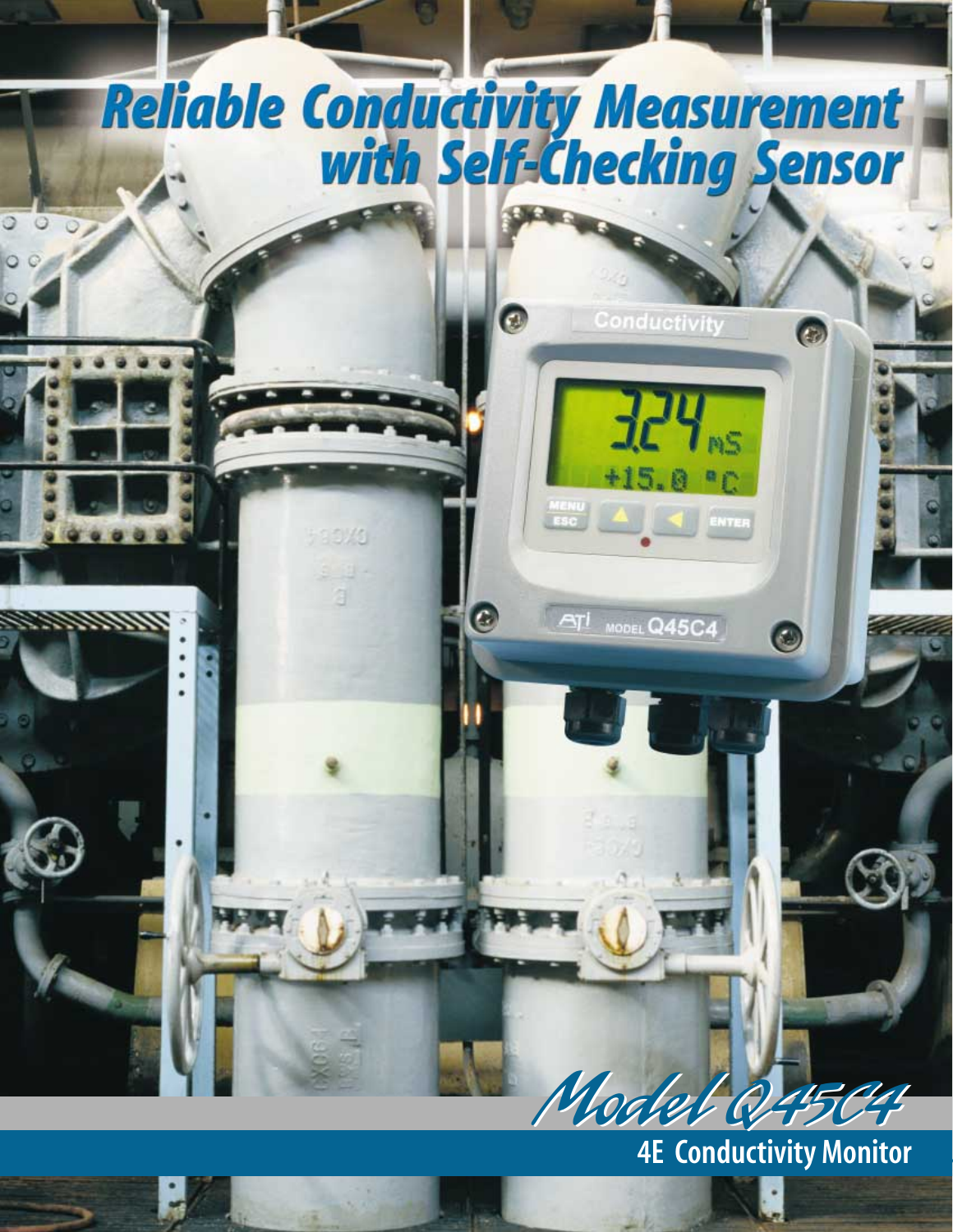# **One Sensor for the Entire Conductivity Range**

While the theory of monitoring conductivity is simple, in practice it can be very frustrating. While simple 2-electrode sensors are inexpensive and can provide accurate data, continuous monitoring of even relatively clean water can foul the electrodes and degrade the measurement. Maintaining accuracy is made more difficult when the amount of solids dissolved in the process varies over a wide concentration range. In this case, a simple 2-electrode sensor is limited by its cell constant, which means it cannot measure the process accurately.

ATI's Q45C4 4-Electrode Conductivity Monitor is the answer for monitoring almost any water-based process. Drinking water, plating bath solutions, cooling water, process wash water, or virtually any other aqueous system can be monitored accurately and reliably. The unique drive/control scheme used in the 4 electrode system allows a single sensor configuration to be used in conductivity ranges from 0-200 µS to as high as 0-2,000 mS (0-2 S). The "auto-ranging" feature enables the monitor to display the actual conductivity value during "overshoot" conditions. For chemical mixing applications, a concentration display can be selected for a limited number of acids and bases. If your application



*4E Conductivity Monitor*

involves very low conductivity/resistivity measurement, ATI can provide the Q45C2 System that is used in process waters with conductivities below 20 µS (see separate brochure for details).

### *Monitor Features*

**Loop-powered, AC, or Battery Versions:** This line of microprocessor based instrumentation allows for easy implementation of loop-powered, line-powered, or battery-powered capability within the same instrument. It can be rapidly converted between any of these versions with no requirement for software change

- Loop-powered (16-35 VDC) transmitter, 4-20 mA output
- Line-powered (115/230 VAC) analyzer, dual relays, dual 4-20 mA outputs
- Battery-powered (9 VDC) Monitor/Data Logger, dual 0-2.5 VDC outputs

**Portable Data Logger:** For even greater versatility, a portable unit powered by a standard 9V battery is also available. The dual 0-2.5 VDC outputs are assignable to conductivity and temperature. This instrument can be supplied with an internal data logger, making it ideal for

short-term monitoring at remote sites. The unit will run for 10 days on a single battery and the data logger will store up to 32,000 data points.

**Intuitive User Interface:** Four-button programming provides intuitive navigation through the menu driven user interface.

**Dual Alarm Relays/Analog Outputs:** AC operated systems provide two relays that are configurable for either "control mode" or "alarm mode" of operation.

**Diagnostic Messaging:** Diagnostic messages provide a clear description of system condition, which eliminates confusing error codes that are difficult to decipher.

**Flexible Calibration:** Two-point and sample calibration options include stability monitors to check temperature and main parameter stability before accepting data.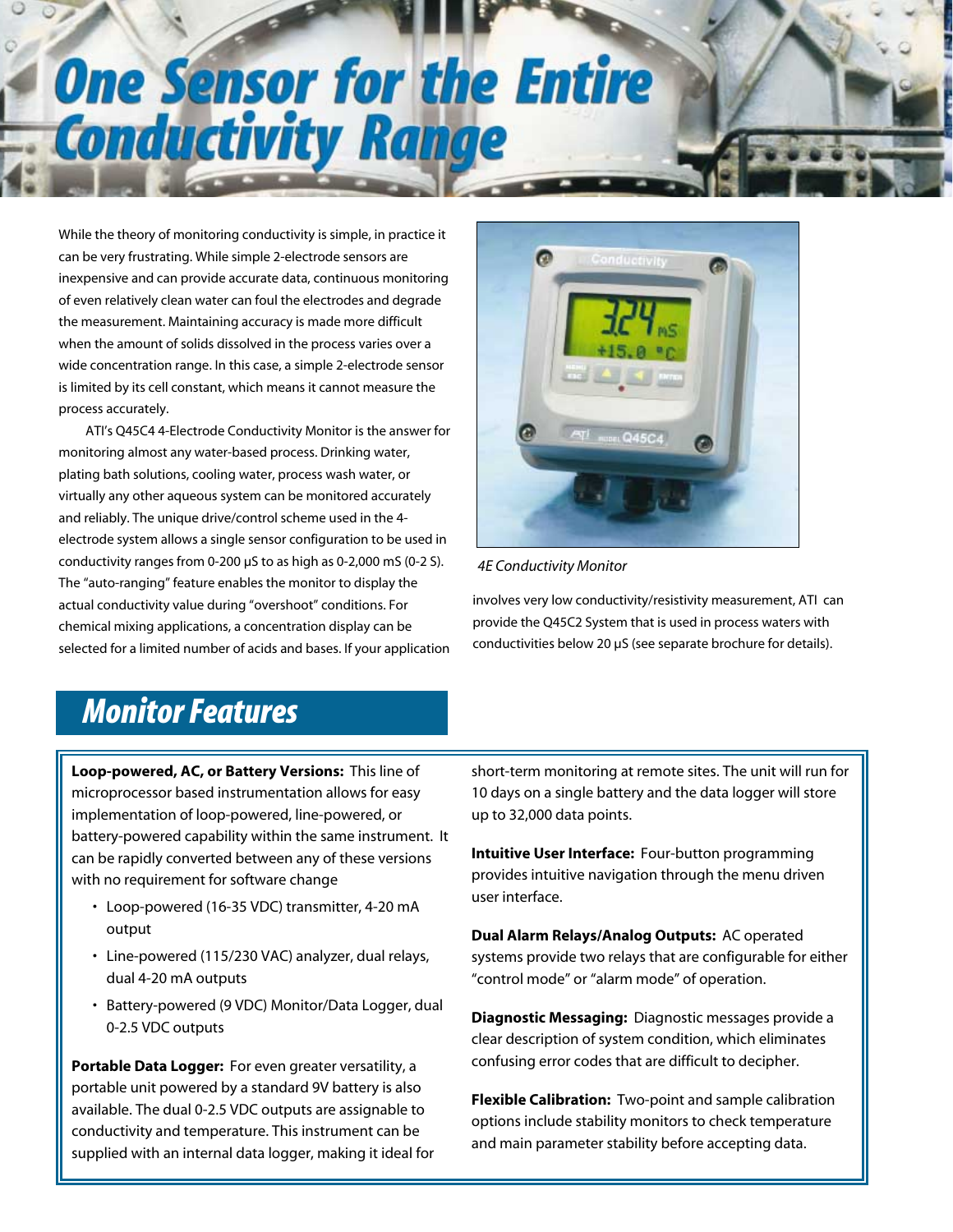### *Benefits of a 4-Electrode Sensor*

Q45C4 Conductivity monitors are designed to use a rugged 4 electrode sensor that provides wide-range conductivity measurement without the need for multiple sensors. Virtually all conductivity applications ranging from 0-200 µS up to 0-2,000,000 µS (0-2 S) can be reliably measured using this unique and flexible system. What can be accomplished with a single 4-electrode would normally require at least three conventional 2-electrode sensors with increasing cell constants. This "one sensor fits all" approach to conductivity measurement eliminates the need to inventory multiple sensor types, as well as the confusion in matching cell constants to conductivity ranges.

The 4-electrode sensors not only provide wide range measurement capability, but also excellent resistance to electrode coatings that can degrade measurement accuracy. Changes in electrode condition are compensated for in the electronic



transmitter, so even partially fouled sensors continue to produce accurate measurements. And should the sensor become so fouled that it requires cleaning, the monitor will display a "fouled sensor" indication to ensure that operating personnel are alerted.

Sensors for the Q45C4 system are available in a variety of mounting configurations: convertible-style with 1" NPT threads for pipe or tank mounting, 1-1/2" or 2" sanitary-style fittings in 316 stainless steel, and insertion-style for 1-1/4" NPT hot-tap assemblies that allow the sensor to be removed from service without shutting down the process.

### *How a 4-Electrode Sensor Works*

In a traditional 2-electrode sensor, each electrode performs two functions. First, the electrodes are used to generate a "drive potential" through the aqueous solution. Second, the electrodes are used to measure the level of current flow as the conductivity of the solution varies. It is this dual role that limits a 2-electrode sensor to a narrow functional conductivity range.

A 4-electrode sensor splits the two functions between two sets of electrodes. One set of electrodes is used to generate the drive

potential through the aqueous solution. The other set of electrodes is used to measure the current that flows between the two drive electrodes. Because these two functions are separate, the 4 electrode sensor does not suffer the polarization effects that limit a 2-electrode sensor to a narrow functional range. This allows a single 4-electrode sensor to operate reliably over the entire 0-2 S/cm conductivity range.

### *Sensor Features*

**4-Electrode Style Sensor:** Allows the sensor to be used over 0 to 2,000,000 µS range.

**PEEK® Sensor Construction:** Electrode holders made of PEEK®, a high performance thermoplastic that provides outstanding mechanical strength and chemical resistance. High structural integrity ensures accurate conductivity measurement.

**Multiple Mounting Styles:** Sensors available in 1" NPT convertible-style, insertion-style, and 1-1/2" or 2" sanitary styles.

**Titanium Electrodes:** The four electrodes used in the sensor are made of titanium for greater chemical resistance.

**Sensor Diagnostics:** Sensor diagnostics are used to alarm the user in the event of loss of sensor seal integrity or integral temperature sensor failure. Automatic foulant rejection circuitry is used to compensate for the effects of sensor fouling. As the two drive electrodes become coated by the process solution, a feedback mechanism involving the two sensing electrodes detects the decrease in drive potential and automatically re-establishes the proper drive potential. When the degree of coating reaches a limit where compensation is no longer possible, the diagnostics actuate an alarm to signal that the sensor requires cleaning.

**Multiple Sealing Materials:** Multiple sealing materials are used to preserve sensor integrity over a wide range of chemical processes and varying temperature.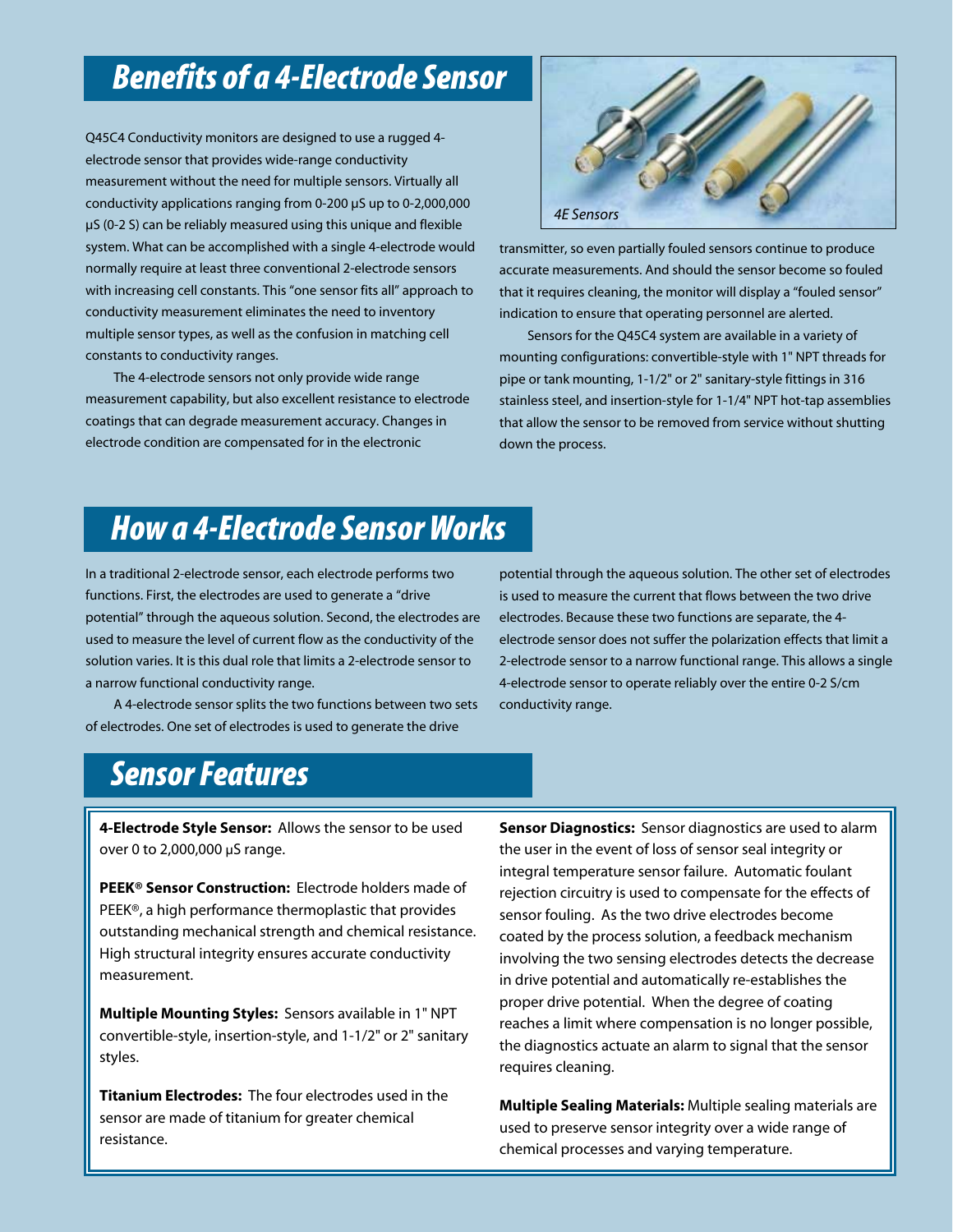### *Monitor Specifications*

| Main Display Range:          | 0.0 to 200.0, 0 to 2,000 µS;                             |  |                                           |
|------------------------------|----------------------------------------------------------|--|-------------------------------------------|
|                              | 0.00 to 20.00, 0.0 to 200.0, 0 to                        |  | Suffix A - Power                          |
| Repeatability:               | 2.000 mS<br>0.3% of span, or 0.1 µS, whichever is        |  | 1 - 24 VDC, 2-wi                          |
|                              | greater                                                  |  | 2 - 115 VAC wit                           |
| Sensitivity:                 | 0.05% of span or 0.1 µS, whichever                       |  | 3 - 230 VAC wit<br>4 - Battery oper       |
|                              | is greater                                               |  | 5 - Battery oper                          |
| Non-linearity:               | 0.3% of span, or 0.1 µS, whichever is                    |  | Suffix B - Sensor Styl                    |
|                              | greater                                                  |  | 1 - Convertible-                          |
| Response Time:               | 6 seconds to 90% of step input at<br>lowest setting      |  | 2 - Insertion-sty                         |
| Display:                     | Large 4 digit main display, 0.75"                        |  | 3 - 1-1/2" Sanita                         |
|                              | characters. 12 digit alpha-numeric                       |  | 4 - 2" Sanitary-s                         |
|                              | second line display                                      |  | Suffix C - Sensor Cab<br>1 - 15 feet      |
| Power:                       | 16-35 VDC for loop-powered unit;                         |  | 2 - 30 feet                               |
|                              | 115/230 VAC, 50/60 Hz., 10 VA                            |  | 9 - Special                               |
|                              | max.; 9 VDC for battery power                            |  |                                           |
| <b>Control Relays:</b>       | Two SPDT relays, 6A @ 250 VAC, 5A<br>@ 24 VDC, resistive |  | <b>OPTIONS:</b>                           |
| Relay Mode:                  | Programmable for control or alarm                        |  | 00-0048 Junction b                        |
|                              | function                                                 |  | 07-0100 NEMA 4X j<br>31-0057 Sensor inte  |
| <b>Analog Outputs:</b>       | Isolated 4-20 mA, 550 ohm max.                           |  | 07-0202 Submersio                         |
|                              | load. Two assignable 4-20 mA out-                        |  | 09-0046 Conductiv                         |
|                              | puts, 550 ohm max. (AC only)                             |  | 09-0047 Conductiv                         |
| Data Logger:                 | Battery version only, stores 32,000<br>data points       |  | 09-0048 Conductiv                         |
| <b>Operating Conditions:</b> | $-20-60^{\circ}$ C, 0-95% R.H. non-condensing            |  | 09-0049 Conductiv                         |
| Enclosure:                   | NEMA 4X (IP-66) polycarbonate                            |  | 09-0050 Conductiv<br>47-0005 2" U-bolt, 3 |
|                              | wall, panel, or pipe mount                               |  | 05-0068 Panel mou                         |
| Weight:                      | 2-wire or battery units: 1 lbs. (.45 Kg.)                |  |                                           |
|                              | AC power units: 2 lbs. (.9 Kg)                           |  |                                           |

## *Sensor Specifications*

Measuring Range: 0 to 2,000,000 µS<br>Wetted Materials: PEEK® titanium.

**Temperature** Compensation: Pt1000 RTD<br>Sensor Cable: 6 conductor

Pressure Range:<br>Max. Flow Rate: Max. Sensor to<br>Analyzer Distance: Sensor Body Options: 1" NPT convertible

PEEK®, titanium, Viton®, EDPM 316 Stainless Steel with sanitary or insertion body styles

6 conductor plus 2 shields, HDPE jacket Temperature Range:  $-10$  to 125°C (14 to 257°F).<br>Pressure Range: 0 to 100 psig 10 feet (3 meters) per second

> 60 feet (18.3 meters) 1-1/4" insertion 1-1/2" or 2" sanitary-style

#### **Ordering Information: Model Q45C4-A-B-C Conductivity Monitor**

|  | <b>JUILIA A FLUWEI</b>                           |
|--|--------------------------------------------------|
|  | 1 - 24 VDC, 2-wire (single output only)          |
|  | 2 - 115 VAC with 2 relays                        |
|  | 3 - 230 VAC with 2 relays                        |
|  | 4 - Battery operated with two 0-2.5 VDC outputs  |
|  | 5 - Battery operated with internal data-logger   |
|  | Suffix B - Sensor Style                          |
|  | 1 - Convertible-style, PEEK                      |
|  | 2 - Insertion-style, 316SS                       |
|  | 3 - 1-1/2" Sanitary-style, 316SS                 |
|  | 4 - 2" Sanitary-style, 316SS                     |
|  | Suffix C - Sensor Cable Length                   |
|  | 1 - 15 feet                                      |
|  | 2 - 30 feet                                      |
|  |                                                  |
|  | 9 - Special                                      |
|  | OPTIONS:                                         |
|  | 00-0048 Junction box                             |
|  |                                                  |
|  | 07-0100 NEMA 4X junction box                     |
|  | 31-0057 Sensor interconnect cable                |
|  | 07-0202 Submersion mounting hardware             |
|  | 09-0046 Conductivity standard, 84 µS, 500 mL     |
|  | 09-0047 Conductivity standard, 447 µS, 500 mL    |
|  | 09-0048 Conductivity standard, 1,500 µS, 500 mL  |
|  | 09-0049 Conductivity standard, 8,974 µS, 500 mL  |
|  | 09-0050 Conductivity standard, 80,000 µS, 500 mL |
|  | 47-0005 2" U-bolt, 304SS                         |
|  | 05-0068 Panel mount bracket kit                  |

69

### **Notes**

- All sensor cable lengths greater than 30 feet require a junction box (07-0100) and sensor interconnect cable (31-0057).
- 2. PEEK sensor body is only available in convertible style.
- 
- 3. Pipe mount requires two 2" U-bolts (47-0005).<br>4. Panel mount requires bracket (05-0068). Panel mount requires bracket (05-0068).



#### **Represented By:**

**Analytical Technology, Inc. 6 Iron Bridge Drive Collegeville, PA 19426 Phone: 610/917-0991• Toll-Free: 800/959-0299 Fax: 610/917-0992 E-Mail: sales@analyticaltechnology.com**

**Analytical Technology 33 Stamford St. Mossley, Ashton-u-Lyne 0L5 0LL Phone: +44 (0) 1457 832800 Fax: +44 (0) 1457 839500 E-Mail: sales@atiuk.com**

**Web Site: www.analyticaltechnology.com**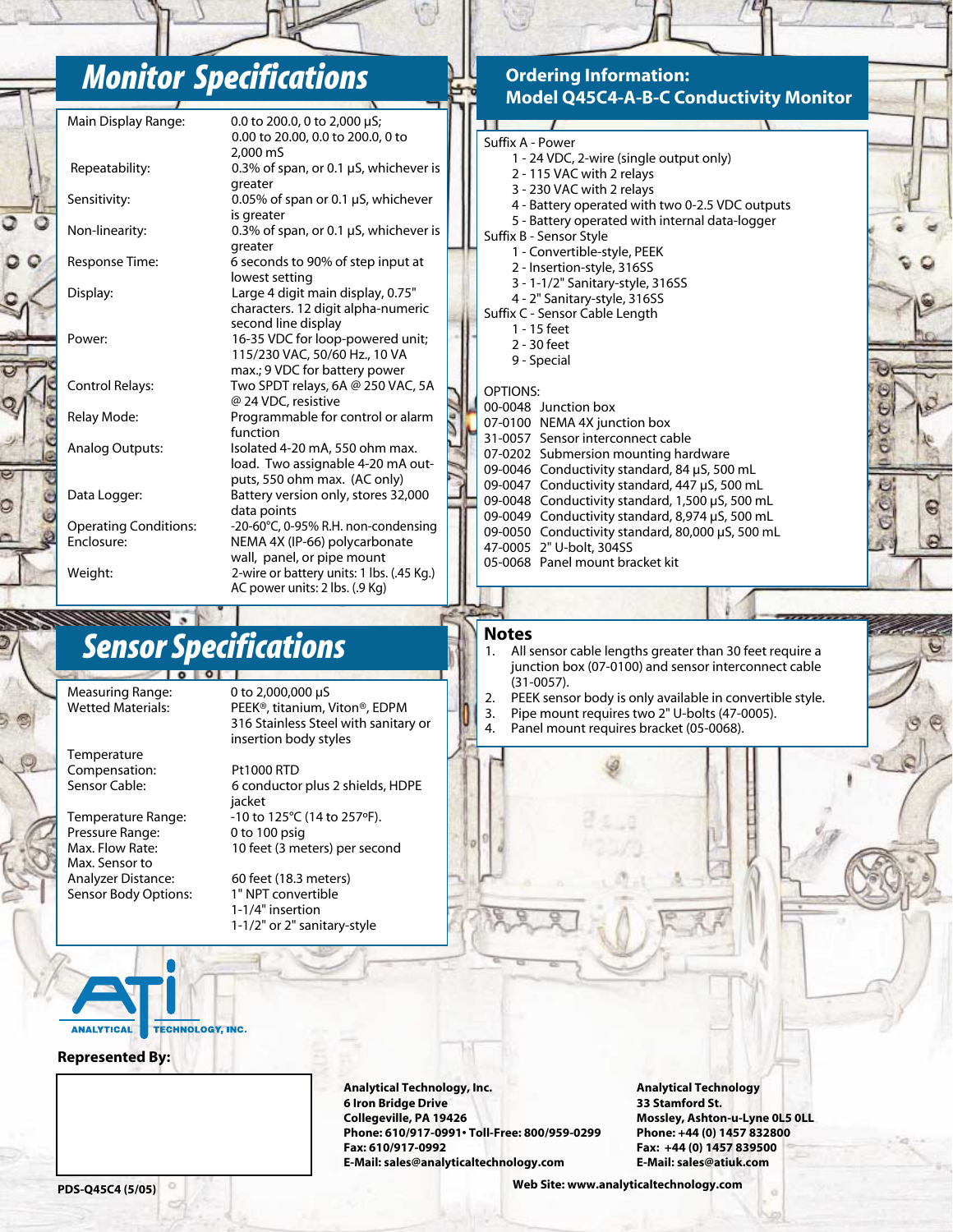

#### *2-WIRE VERSION (or BATTERY POWERED)*



**NOTE: JUNCTION BOXES HAVE SAME DIMENSIONS AS 2-WIRE TRANSMITTER**

ATI-0655



Material: Polycarbonate Ratings: Nema 4X (IP-66) V-0 Fire Retardant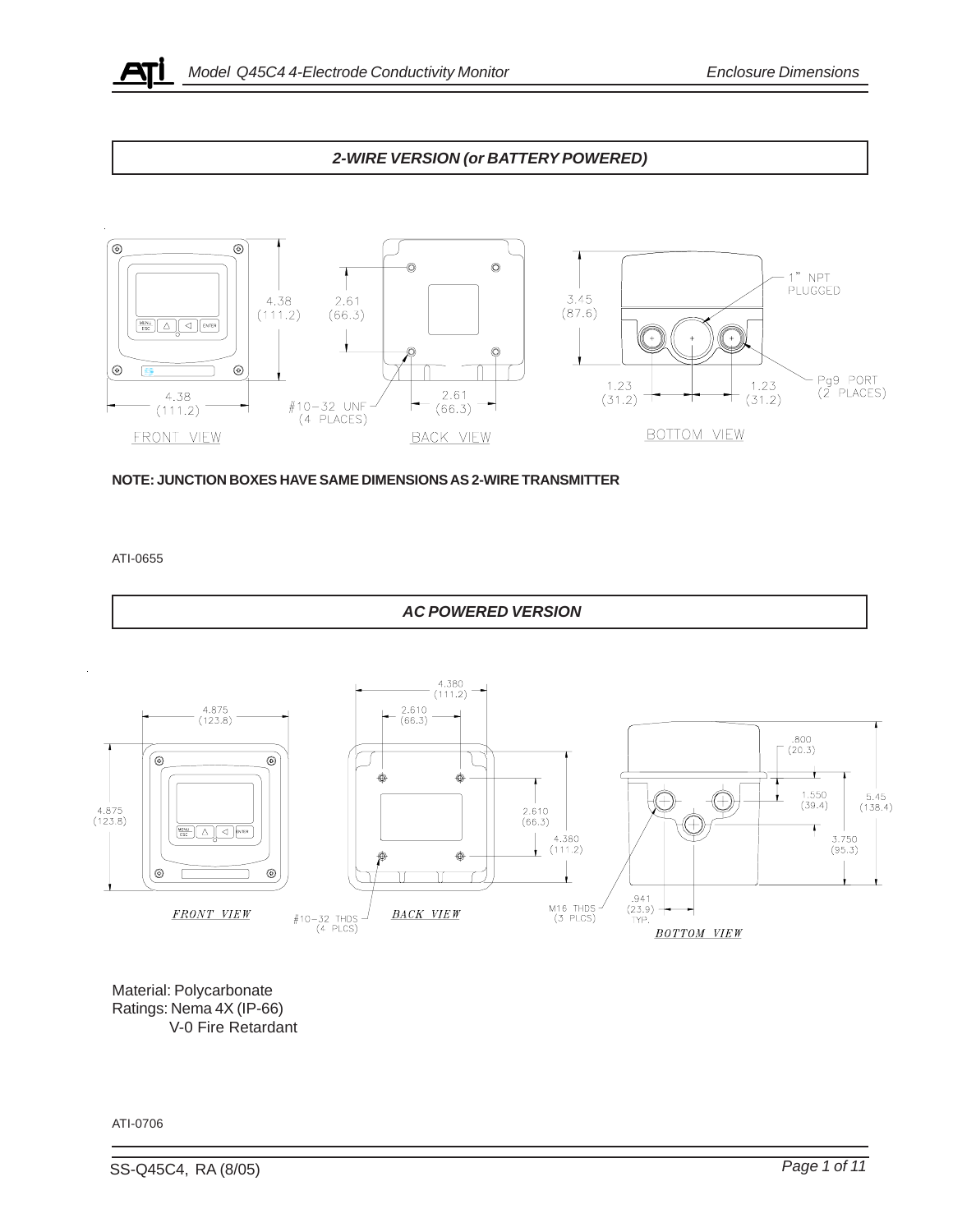







NOTE: PLATE MAY BE TURNED 90° FOR VERTICAL PIPE MOUNTING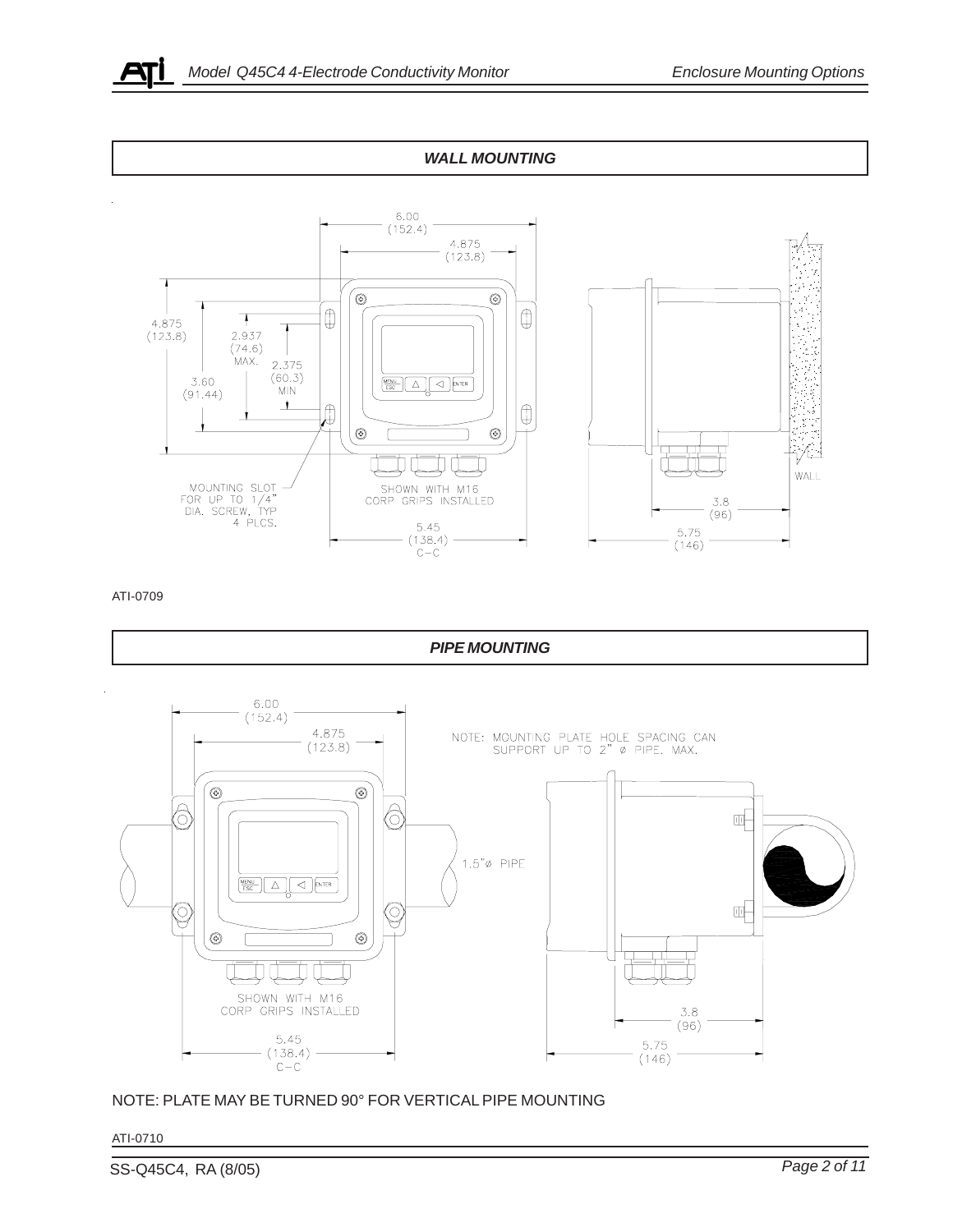







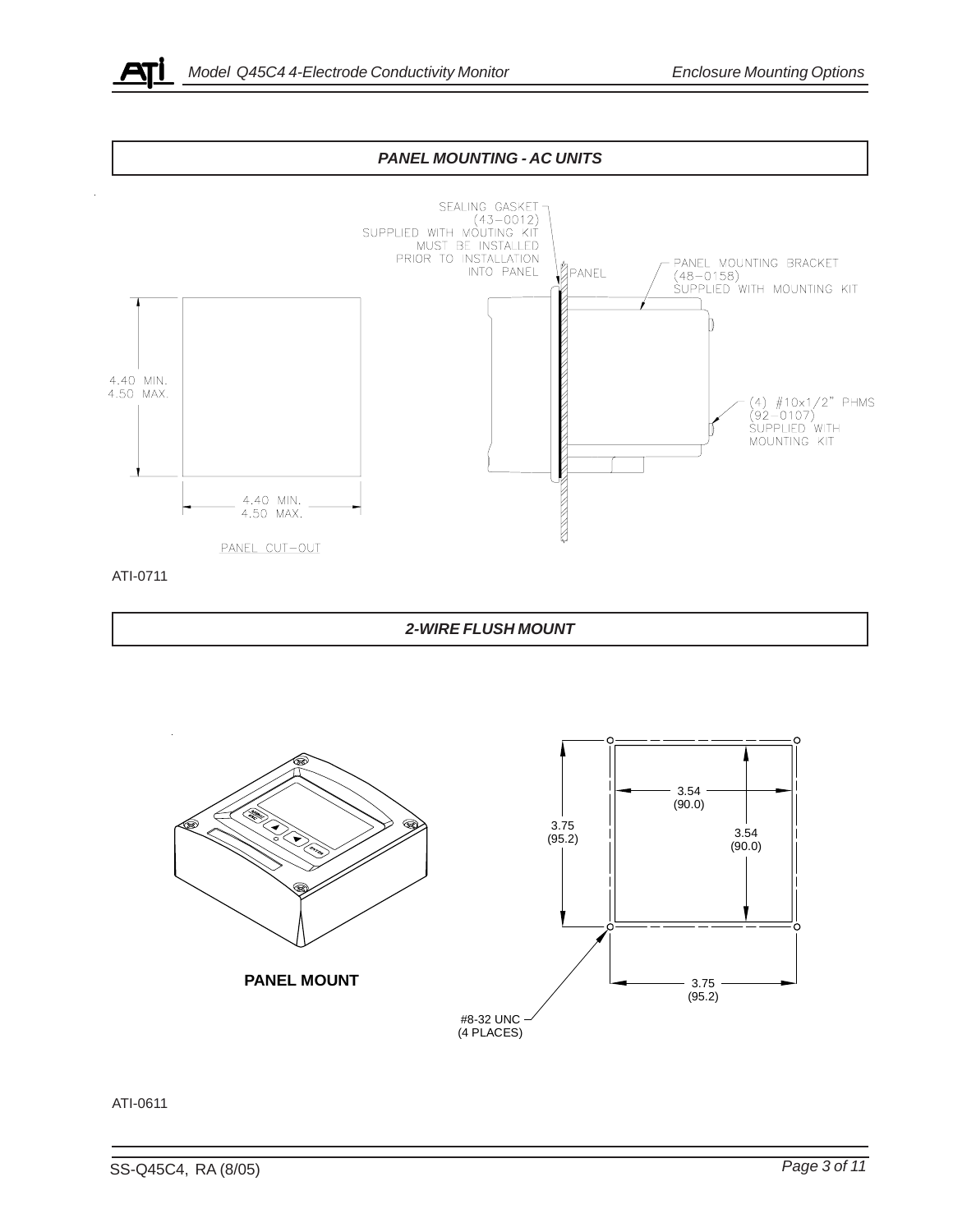

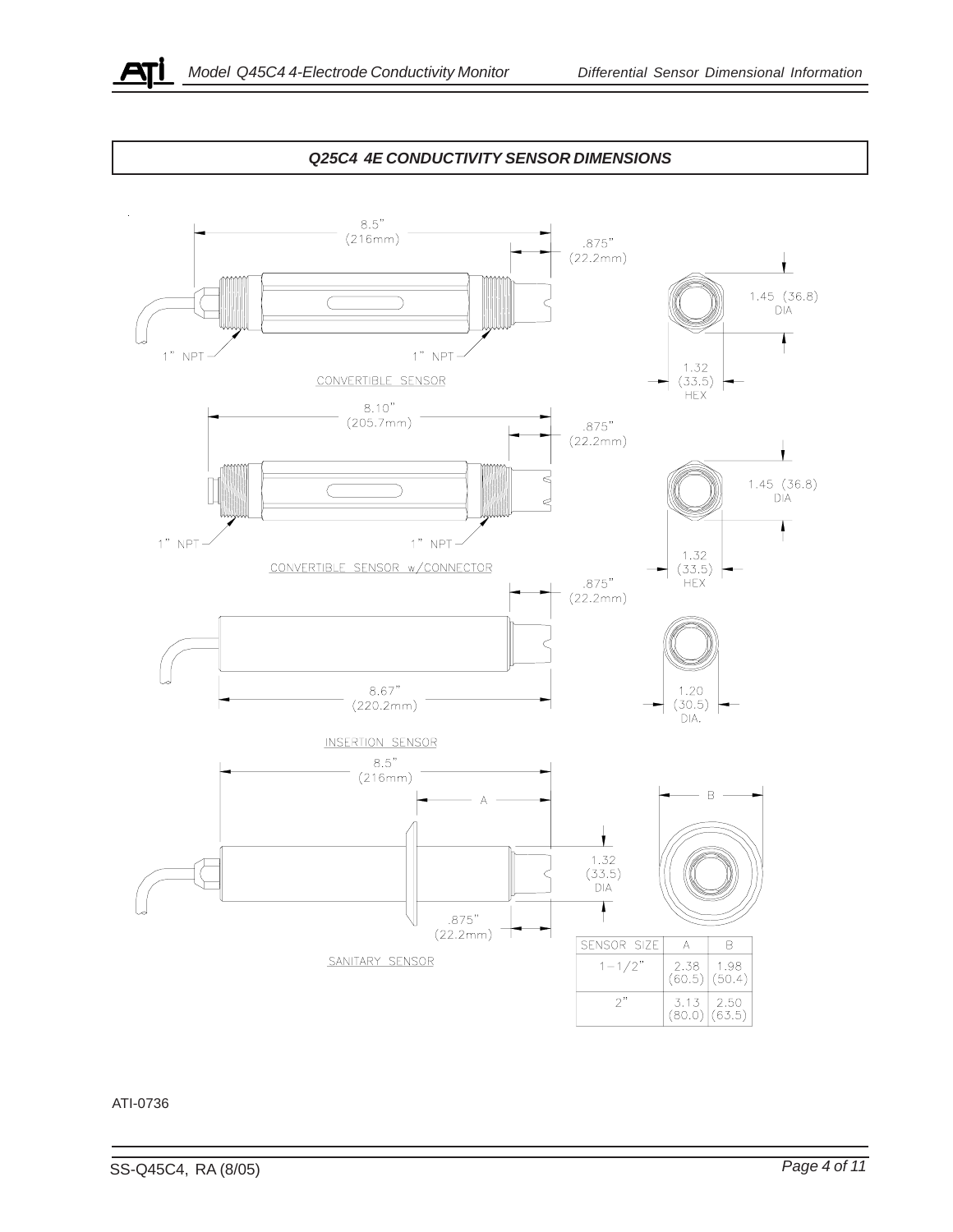

#### *ELECTRICAL CONNECTIONS - 2-WIRE TRANSMITTER*



*NOTES:* 1. Voltage between Terminals 9 & 10 MUST be between 16 & 35 VDC.

 2. Earth ground into Terminal 12 is HIGHLY recommended. This connection can greatly improve stability in electrically noisy environments.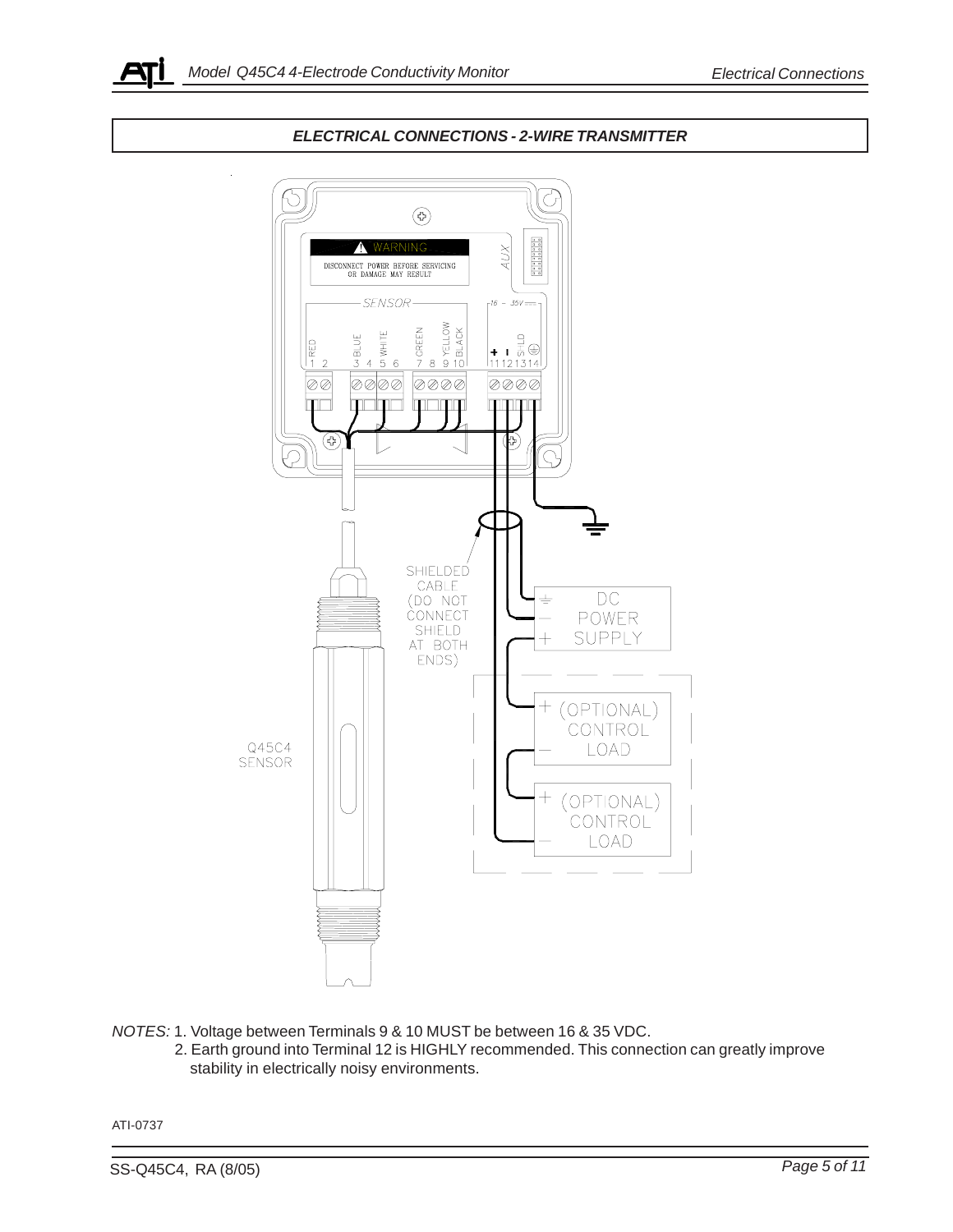

#### *ELECTRICAL CONNECTIONS - 2-WIRE WITH JUNCTION BOX*

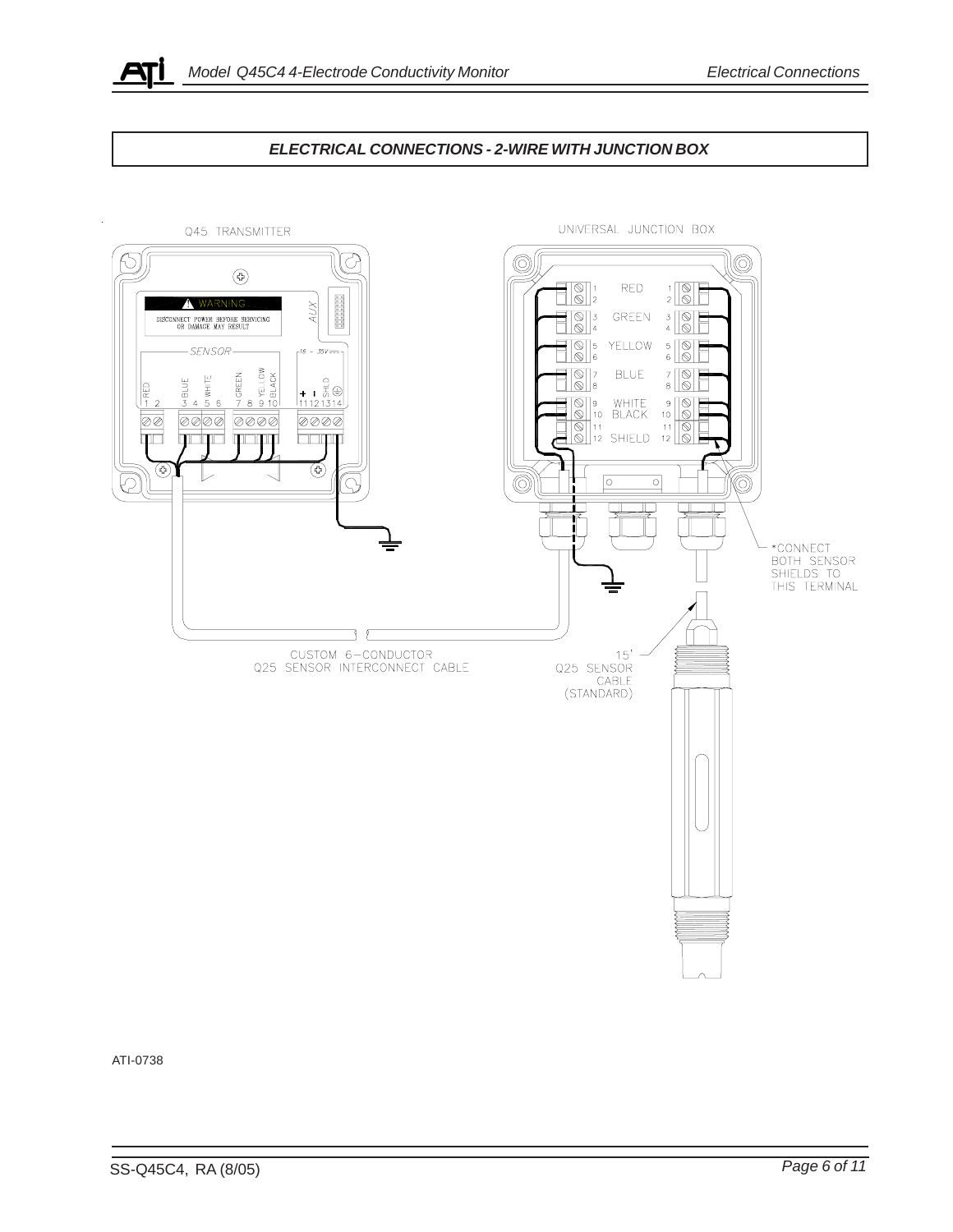



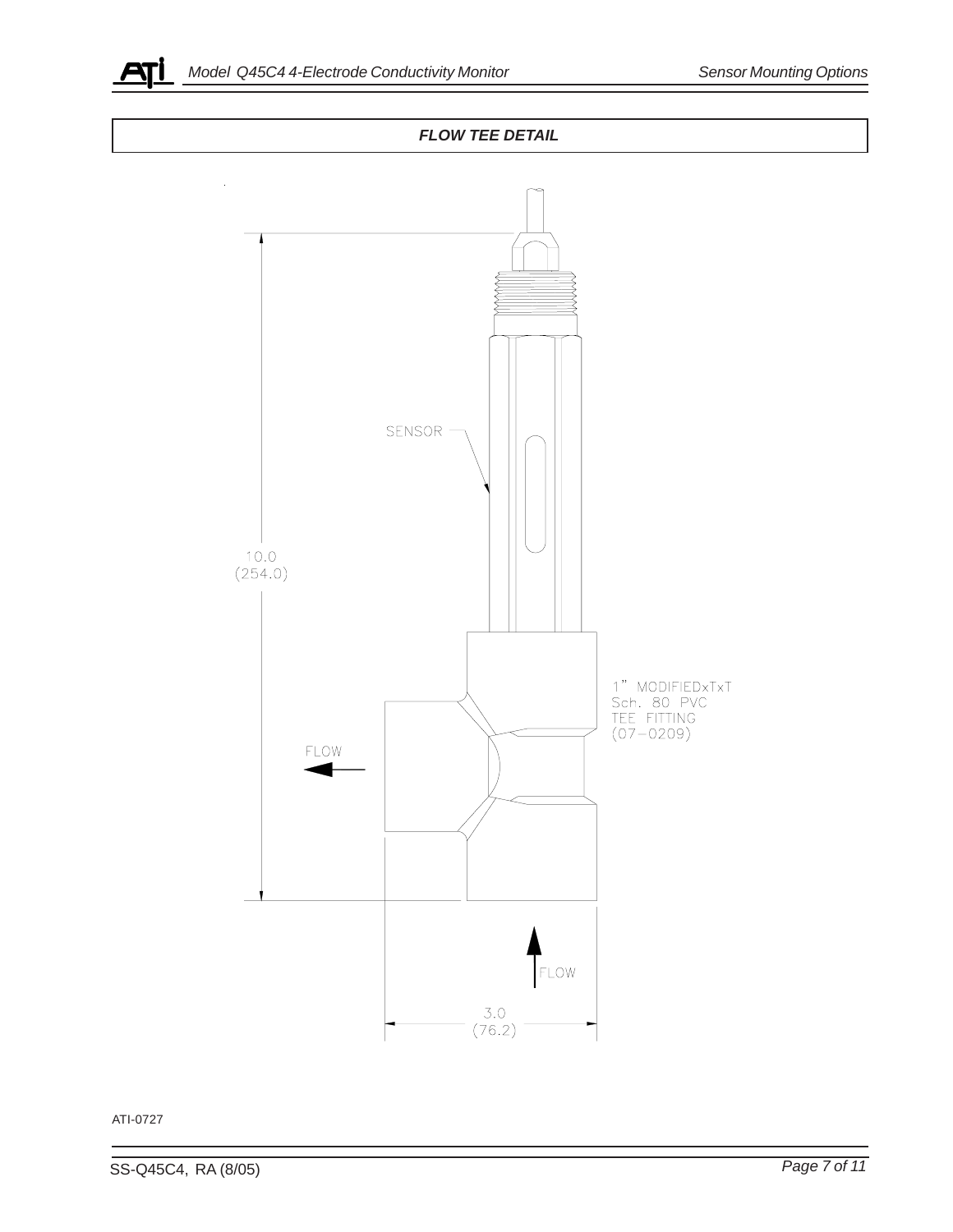

#### *1-1/2" UNION DETAIL - (07-0221)*



\* 1-1/2" TEE Fitting not supplied with P/N (07-0221). Tee Fitting must be ordered Separately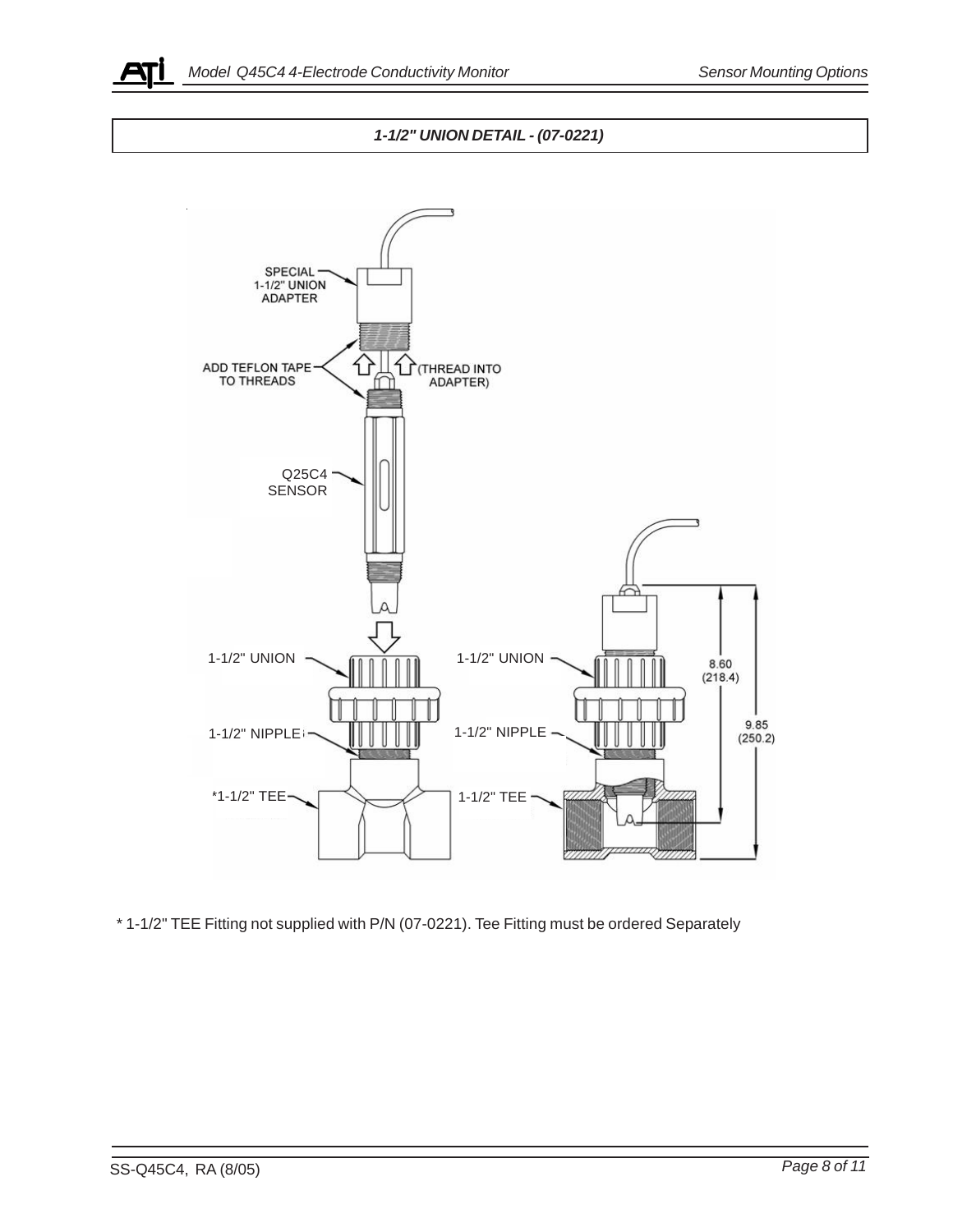

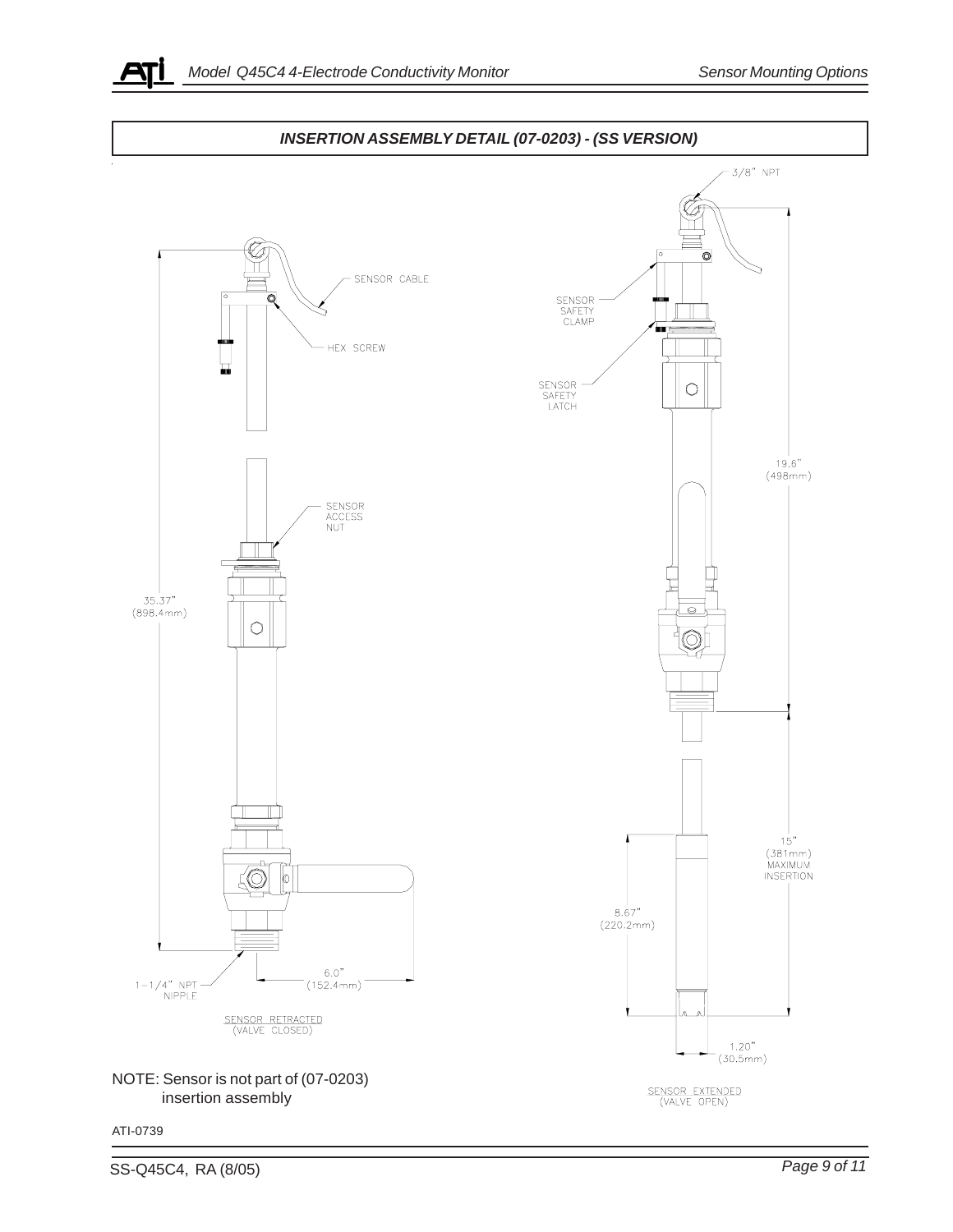